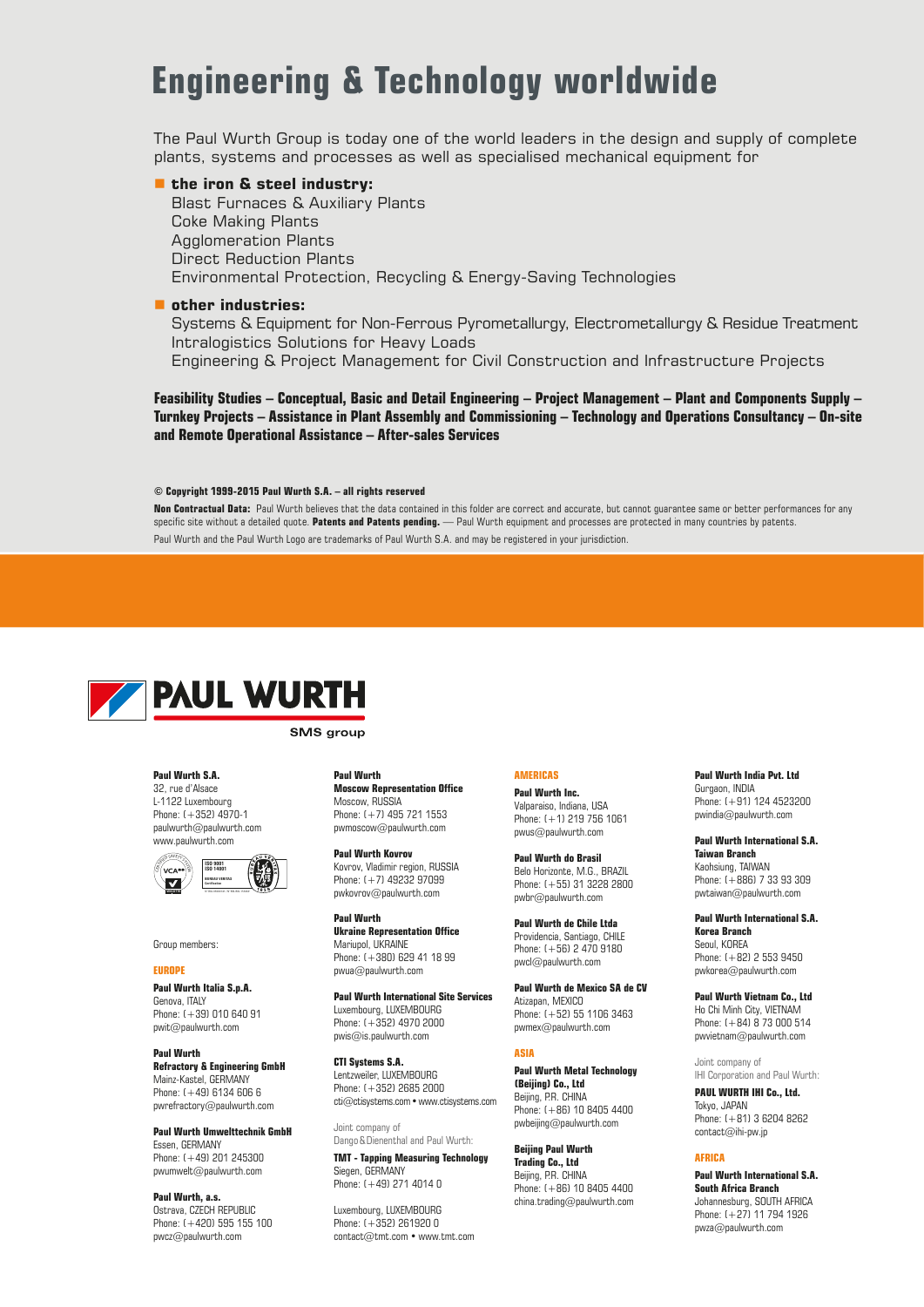

**SMS** group

# **Equalising & Relief Valve**

Blast Furnace Plants

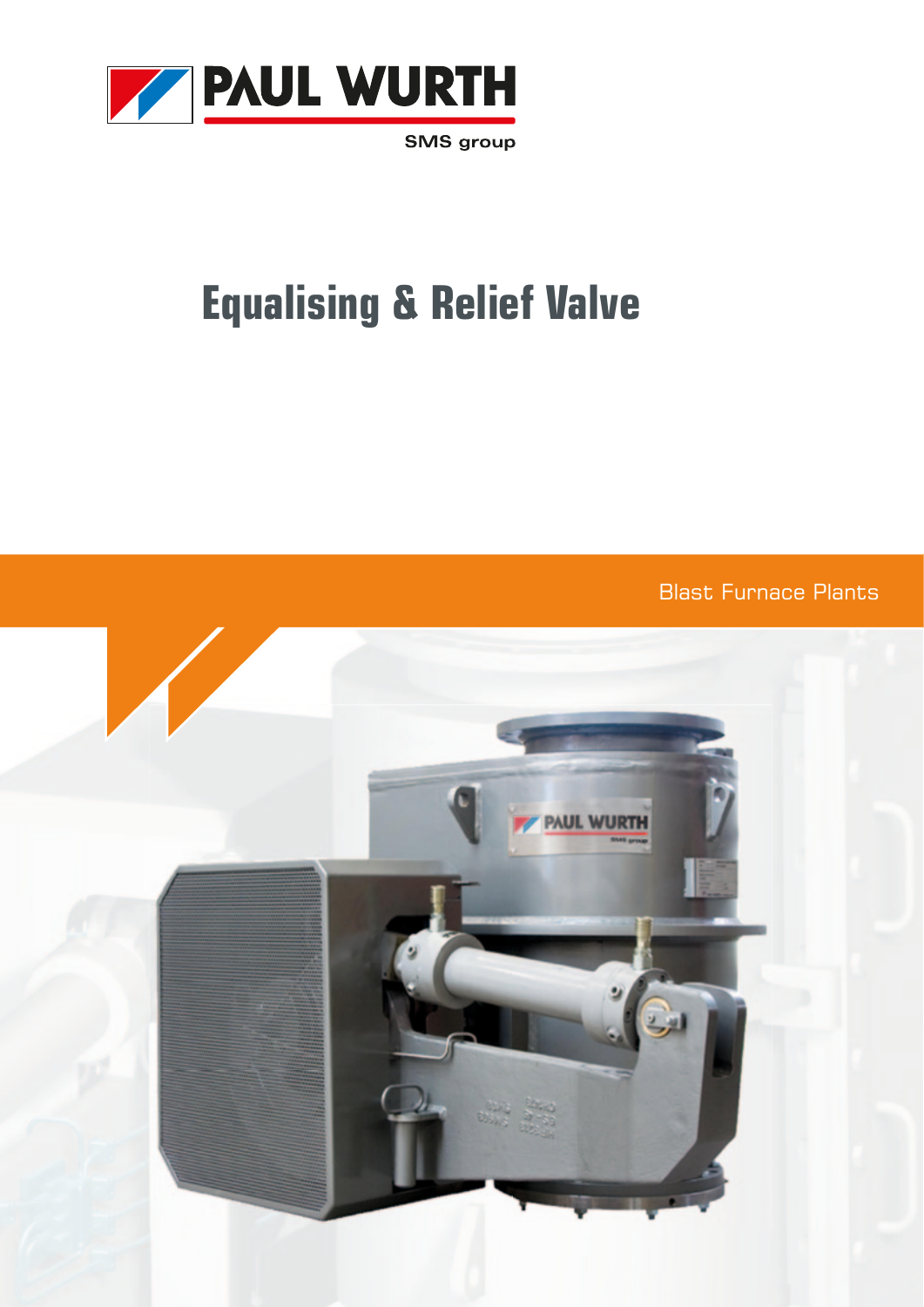## **Equalising & Relief Valve**

Rapid material hopper pressurisation and relief, and abrasive, dust-laden gas led to the development of the Paul Wurth full-section-opening swing-type equalising and relief valve.

The valve is mounted vertically in the gas duct with it's flap opening against gas flow by means of a hydraulically driven lever mechanism. This configuration allows the valve to be held in the closed (safe) position by gas pressure in the event of an interruption of hydraulic power.

In the open position the flap remains completely free of the gas stream in order to minimize abrasion.

Recent design improvements have targeted an even greater increase in reliability.

## **The recently developed Equalising & Relief Valve Mark III offers the following benefits:**

 $\blacktriangleright$  Simple, efficient maintenance

Improved gas tightness

Available sizes are: ND250 – ND400 – ND500

The latest improvements contribute to an increase in service life and facilitate easier maintenance in order to extend overall availability of the top charging system.

 Hydraulic cylinder **2** Flap Valve seat Maintenance door

**2**

**5** Lever

**1**